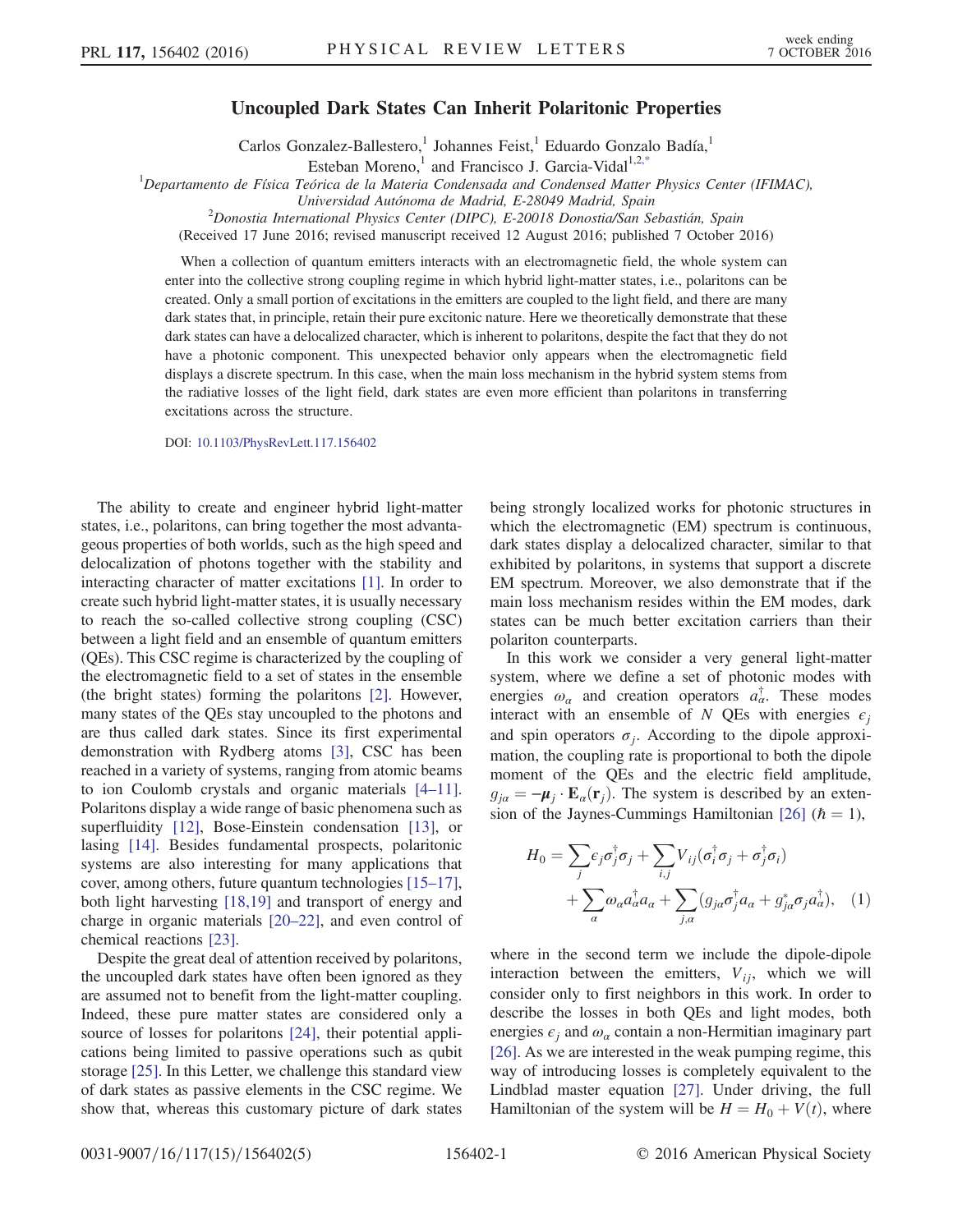<span id="page-1-0"></span> $V(t)$  describes a weak coherent pump of the first QE in the ensemble,

$$
V(t) = \Omega_p \cos(\omega_L t) f(t) (\sigma_1^{\dagger} + \sigma_1), \tag{2}
$$

where the pump strength  $\Omega_p$  is smaller than any other energy scale in the system. The modulation function  $f(t)$  is assumed to vary slowly in time such that the pulse is quasimonochromatic. Notice that the coherent optical excitation as modeled by Eq. [\(2\)](#page-1-0) is only feasible in open EM cavities, where the QEs are coupled to both the cavity modes and free-space radiation. In this way, QEs can be addressed locally, for instance, by near-field optical probes [\[28\]](#page-4-16), or by an external QE [\[29\]](#page-4-17).

For illustrative purposes, we will study two particular EM environments, namely, the plasmon modes supported by an infinite silver nanowire (continuous EM spectrum) and those corresponding to a silver nanoparticle (discrete spectrum), but we stress that our findings are very general. Both metallic structures are described as cylinders of radius  $r_0 = 55$  nm lying along the z axis, characterized by a Drude-Lorentz permittivity  $\varepsilon_m(\omega)$  [\[30\]](#page-4-18), and embedded in a dielectric with  $\varepsilon_d = 2.4$ . The plasmon eigenmodes of the nanowire can be analytically calculated [\[31\]](#page-4-19), whereas the localized surface plasmon (LSP) modes supported by the nanoparticle have been obtained numerically by using a finite element method software (COMSOL MULTIPHYSICS). In order to comply with the full quantum description in Eq. [\(1\)](#page-0-0), the calculated plasmon modes have been adequately quantized [\[30\].](#page-4-18) As for the QEs surrounding both structures, we choose as an example similar parameters than J-aggregated molecules at room temperature [\[34](#page-4-20)–36], namely, dipole moment  $|\mu_i| \approx 0.75$  e nm, and energy  $\epsilon_j \equiv \epsilon_0 - i\gamma_0/2$ , with frequency and decay rate given by  $\epsilon_0 = 1.378 \text{ eV}$  and  $\gamma_0 = 1 \text{ meV}$ , respectively. For simplicity, we assume they are homogeneously distributed on a cylindrical layer 35 nm above the metallic surface, with a first neighbor distance of 3 nm, and dipole moments oriented radially.

Let us first analyze the case of an infinitely long nanowire (NW). The dispersion relation of this structure is shown in Fig. [1\(a\)](#page-1-1) (red line), along with the corresponding polariton dispersion (blue lines). Note that the system is in the CSC regime, since the energy separation between the two polaritons at the anticrossing point  $(k_z \approx 12 \ \mu m^{-1})$ , known as Rabi splitting, is much larger than the plasmon losses Im $(\omega)$ , shown in Fig. [1\(b\).](#page-1-1) In this case, such losses originate from absorption in the metal, and give rise to a finite plasmonic propagation length, displayed in the green curve in Fig. [1\(b\).](#page-1-1)

For the infinite NW system, we emulate the continuum nature of the EM spectrum by imposing periodic boundary conditions over a 30  $\mu$ m long unit cell, containing  $N = 1.88 \times 10^6$  QEs. We choose a finite-duration pump pulse,  $f(t) = e^{-(t/\tau)^2}$ , where the pump is kept

<span id="page-1-1"></span>

FIG. 1. (a) Plasmon dispersion relation of the infinite nanowire (red) and the corresponding polaritons (blue). (b) Decay rate (black) and propagation length (green) of the plasmons supported by the nanowire. The inset shows the electric field norm of the fundamental mode at 1.4 eV. (c) Population of the QEs as a function of their position,  $z_i$ . Solid lines represent the diffusive behavior when pumping the flat region of the band,  $\omega_L = \epsilon_0$ . Dashed lines show a polariton propagating along the system ( $\omega_L = 1.2$  eV). (d) Population in the steady-state versus  $\omega_L$ , evaluated at three different values of  $z_j$ . The vertical line indicates  $\epsilon_0$ .

<span id="page-1-2"></span>quasimonochromatic through a very small frequency window,  $\tau^{-1} = 0.01$  eV. Since the pumping rate  $\Omega_p$  is very weak, the system wave function  $|\psi(t)\rangle$  is calculated by standard first-order perturbation theory [\[30\],](#page-4-18) giving

$$
|\psi(t)\rangle = |0\rangle - ie^{-iH_0t} \int_0^t dt' e^{iH_0t'} V(t') |0\rangle.
$$
 (3)

The solid lines in Fig. [1\(c\)](#page-1-1) show the spatial distribution of the QE population  $|\langle j|\psi(t)\rangle|^2 \equiv |\langle 0|\sigma_j|\psi(t)\rangle|^2$ , at three different times, when the pump is tuned at the frequency of the dark states, i.e.,  $\omega_L = \epsilon_0$ . In this case, the wave packet is localized at the origin  $z = 0$ , and the probability spreads along the system in a diffusive manner due to the widening of the initial distribution. Both the strong localization and the diffusive behavior of the wave packet are expected since the pump frequency lies on a flat region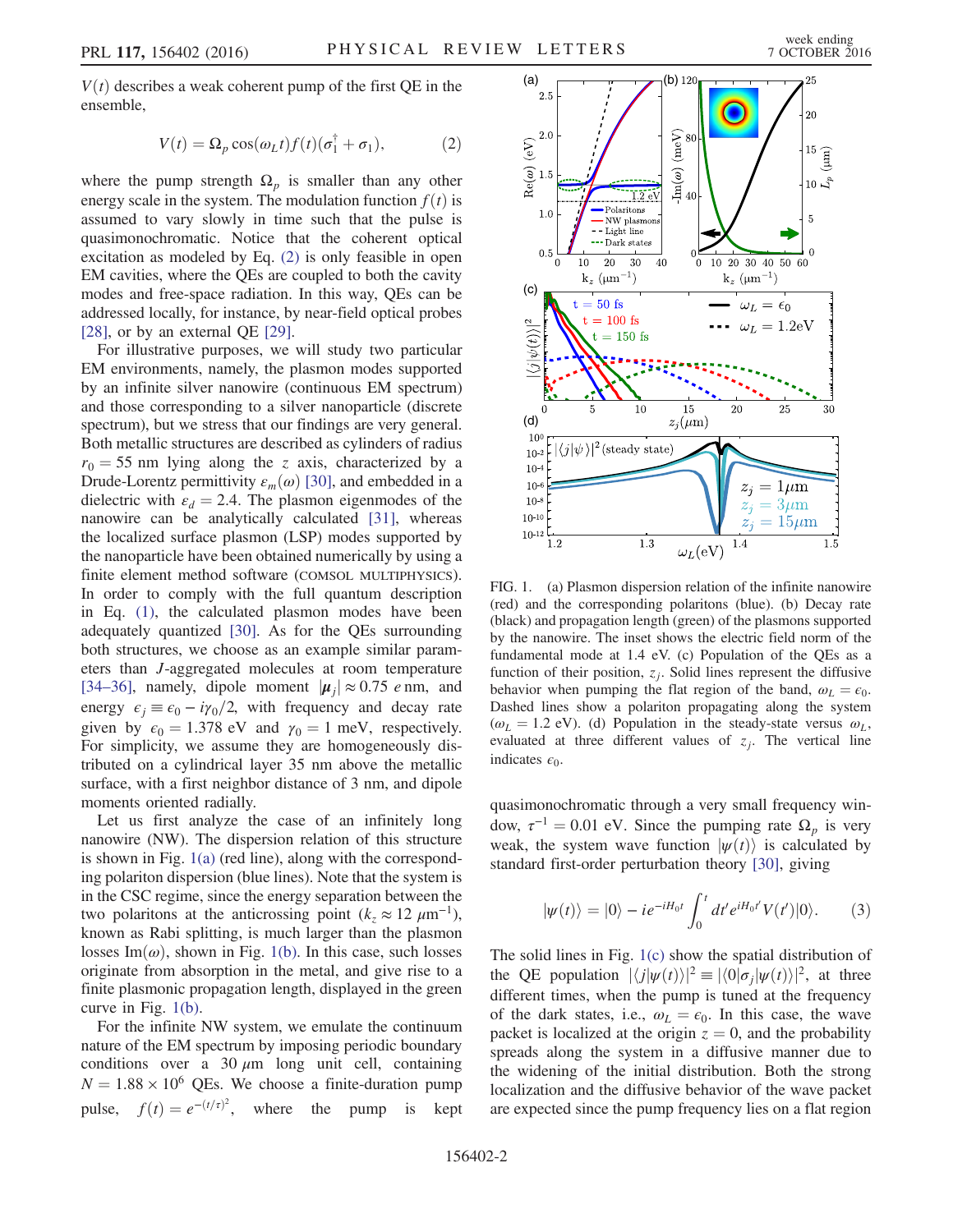of the dispersion relation, where the group velocity is practically zero, and the associated modes have a purely excitonic, i.e., localized character. Naturally, when the pump frequency lies on a region of nonzero group velocity  $(\omega_L = 1.2 \text{ eV})$ , a polariton propagates through the whole nanowire thanks to its photonic component, as visualized by the dashed lines in Fig. [1\(c\).](#page-1-1) This distinct spatial behavior between polariton and dark states is also observed in a steady-state situation. For simulating this, a purely monochromatic pulse is chosen, i.e.,  $f(t) = 1$ , which, as a result of the various loss mechanisms, will eventually lead the system into its steady state. In Fig. [1\(d\)](#page-1-1), we render the population of the QEs at different positions along the NW,  $|\langle j|\psi\rangle|^2$ , as a function of the pump frequency  $\omega_L$ . The three curves show a similar structure in which two maxima, associated with the delocalized polariton modes, are separated by a dip corresponding to the strongly localized dark states.

The spatial extension of dark states, however, is very different when the ensemble of QEs interacts with a discrete set of electromagnetic modes. In order to illustrate this, we consider a cylindrical nanoparticle (NP) 300 nm long, terminated by two hemispherical caps as depicted schematically in Fig. [2\(a\)](#page-2-0). In the same panel we display the first 9 eigenfrequencies of this structure as a function of mode index  $n$ , whereas their corresponding electric field intensities are shown in Fig. [2\(b\)](#page-2-0). Note that the second EM mode,  $n = 2$ , is resonant with the QEs, i.e.,  $\omega_2 = \epsilon_0$ . The number of emitters in this system is  $N = 1.88 \times 10^4$ , maintaining the same density as in the infinite nanowire case. In a similar manner as in the infinite NW case, we have calculated the steady-state wave function  $|\psi\rangle$  both with and without dipole-dipole interaction  $V_{ij}$ , in order to have a more complete picture. In the former case, we also account for disorder by performing a statistical average over  $10<sup>4</sup>$  realizations, each of them including a random inhomogeneous broadening in the energy of the QEs,  $\epsilon_j \rightarrow \epsilon_j + \Delta_j$ . The random broadening rate  $\Delta_j \in [-\gamma_\phi, \gamma_\phi]$ is bound by the dephasing rate of J-aggregated molecules  $(γ<sub>φ</sub> ~ 25 meV)$  [\[35\]](#page-4-21).

Let us consider first the case where only the resonant LSP mode ( $n = 2$ ) is included in Eq. [\(1\)](#page-0-0). For this situation and neglecting dipole-dipole coupling between the QEs, we render in Fig. [3\(a\)](#page-3-0) (blue curve) the steady-state population of the QEs lying farthest from the pump region  $|\langle N|\psi\rangle|^2$  as a function of the pump frequency  $\omega_L$ . Notice that similar plots displaying a clear three-peak spectrum are obtained for the populations of every emitter in the ensemble. Therefore, the three maxima in the figure correspond to extended states, where the population is largely delocalized across the system. The two peaks at higher and lower energies are associated with the two polaritons, which inherit the delocalized character of the photonic excitations thanks to their hybrid nature. However, the emergence of a peak located at the frequency of the dark states implies that

<span id="page-2-0"></span>

FIG. 2. (a) Numerical results for the real (red) and imaginary parts (black) of the eigenmode frequencies of the metallic nanoparticle. (b) Intensity of the electric field for the corresponding eigenmodes, which are labeled by the mode index  $n$ . In our calculations we assume that the  $n = 2$  mode is resonant with the excitations in the QEs and this mode is highlighted in both panels.

the population of these modes also extends over the whole system. Notably, this population is several orders of magnitude larger than those of the two polaritons. This is in sharp contrast with the results obtained for an infinite NW. The crossover between these cases, which corresponds to the transition from a discrete to a continuous EM spectrum, happens roughly when the discrete eigenmodes become closely spaced enough to overlap in frequency. A detailed study of this crossover is shown in the Supplemental Material [\[30\].](#page-4-18)

The peak in the population spectrum related to the dark states remains when both dipole-dipole interaction and disorder are taken into account, as shown by the red curve in Fig. [3\(a\)](#page-3-0). No qualitative changes are observed as compared to the previous case, since the tendency to localization introduced by disorder is partially compensated by the dipole-dipole interaction, which induces delocalization. Moreover, the delocalized character also persists when several EM modes supported by the NP are included in the Hamiltonian, as demonstrated in Fig. [3\(b\)](#page-3-0). In this case, the additional strongly detuned plasmon modes induce energy shifts on the QEs, leading to a sideband below the energy of the dark states in Fig. [3\(b\).](#page-3-0) Although the population spectrum is modified due to the presence of several EM modes in the system, the larger population associated with the dark modes as compared to those of the polaritons is maintained when the full spectrum of the EM environment is taken into account. Figure [3](#page-3-0) demonstrates that our main finding, namely, that dark states can inherit the delocalized character of the polaritons,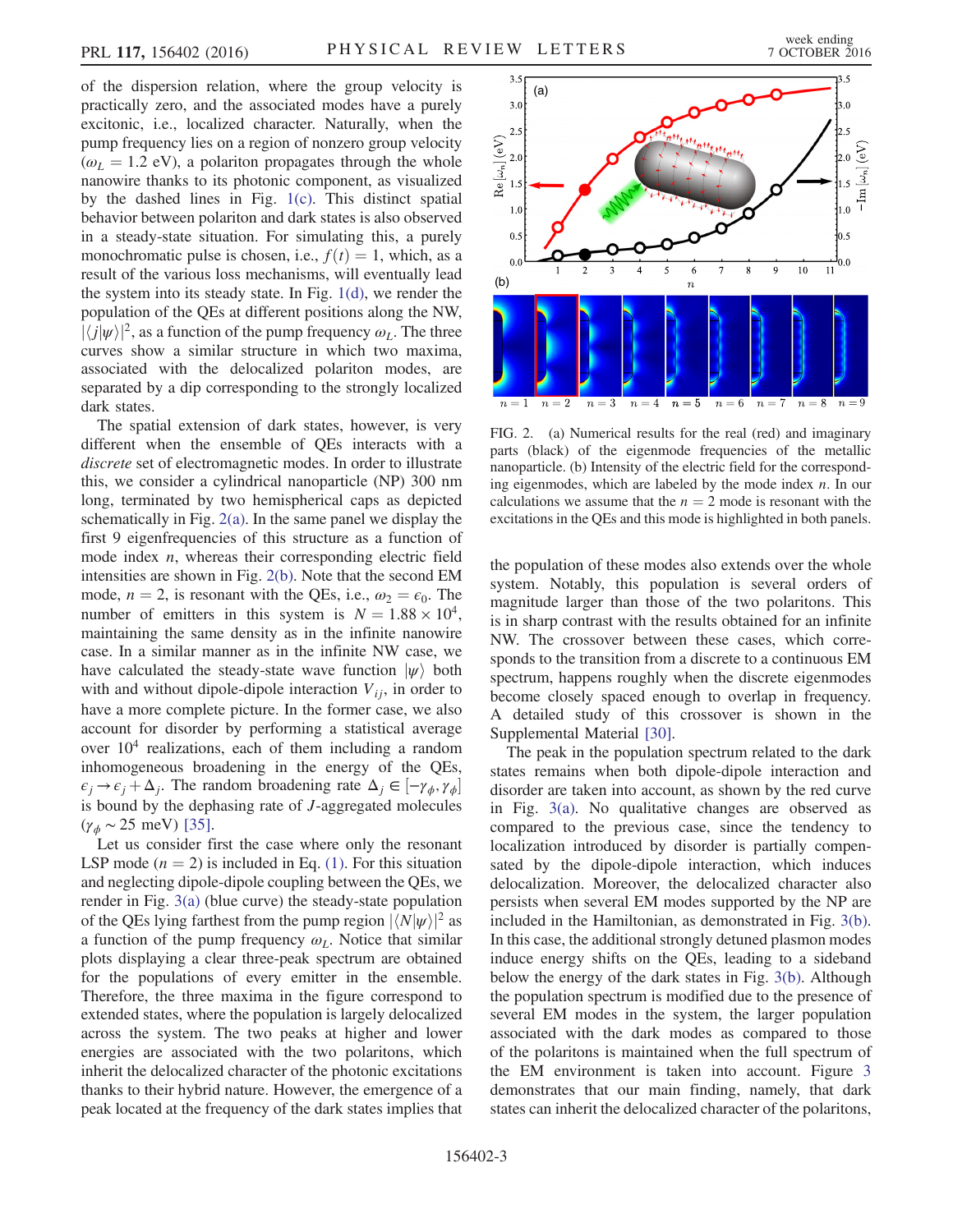<span id="page-3-0"></span>

FIG. 3. Steady-state population of the last emitters in the chain, as a function of the pump frequency  $\omega_L$ . (a) Situation in which only the resonant photonic mode  $n = 2$  is taken into account. (b) Same results when including all the modes. Blue lines show the case where dipole-dipole interaction and disorder are neglected, while red lines show the more realistic situation with both included in the Hamiltonian.

is very robust against disorder, dipole-dipole interactions between the QEs, and the existence of several discrete EM modes.

To provide an analytical foundation for our main finding, we now elaborate a simple model that is able to capture the basic ingredients of the interaction of an ensemble of QEs with a photonic structure that displays a discrete EM spectrum. In this model we neglect dipole-dipole coupling and only consider a single EM mode since, as shown in Fig. [3](#page-3-0), these two effects play a minor role. We also assume that, as in the numerical calculations presented above, the EM mode is resonant with the excitations within the QEs. In this simple case, the eigenstates of the unperturbed Hamiltonian  $H_0$  are formed by the  $(N - 1)$  dark states  $|D\rangle$ , and the upper and lower polariton  $|UP\rangle$  and  $|LP\rangle$ , respectively. The former have the same energy as the bare QEs,  $\epsilon_j = \epsilon_0 - i\gamma_0/2$ . On the other hand, within the CSC regime  $(\sqrt{N}g \gg \gamma_0, \gamma_m)$ , the energies of the states  $|UP\rangle$  and  $|LP\rangle$ are given by  $\epsilon_{\pm} \approx \epsilon_0 - i(\gamma_0 + \gamma_m)/4 \pm \sqrt{N}g$ , where  $\gamma_m$  is the loss rate of the light mode, and  $g$  is the coupling rate of the mode to each of the QEs, which is assumed to be equal for all of them. These eigenstates span the full singleexcitation subspace of  $H_0$ , i.e.,

<span id="page-3-1"></span>
$$
|\text{UP}\rangle\langle\text{UP}| + |\text{LP}\rangle\langle\text{LP}| + \sum_{D} |\text{D}\rangle\langle\text{D}| = \mathbb{1}_1. \tag{4}
$$

<span id="page-3-2"></span>To analyze the dynamics, we start with the general expression for the system wave function  $|\psi(t)\rangle$  given in Eq. [\(3\).](#page-1-2) By introducing the closure relation, Eq. [\(4\)](#page-3-1), we can calculate the population probability amplitude for a generic emitter *j*, i.e.,  $p_j = \langle j | \psi(t) \rangle$ , where  $|j\rangle \equiv \sigma_j^{\dagger} |0\rangle$ . In the steady state, this magnitude is given by

$$
p_{j} = -\frac{\Omega_{p}}{2} e^{-i\omega_{L}t} \left( \frac{\langle j| \text{UP} \rangle \langle \text{UP}| 1 \rangle}{\epsilon_{0} - \omega_{L} + \sqrt{N}g - i(\gamma_{0} + \gamma_{m})/4} + \frac{\langle j| \text{LP} \rangle \langle \text{LP}| 1 \rangle}{\epsilon_{0} - \omega_{L} - \sqrt{N}g - i(\gamma_{0} + \gamma_{m})/4} + \sum_{\text{D}} \frac{\langle j| \text{D} \rangle \langle \text{D}| 1 \rangle}{\epsilon_{0} - \omega_{L} - i\gamma_{0}/2} \right). \tag{5}
$$

According to Eq. [\(5\)](#page-3-2), the population  $|p_j|^2$  will display three well-separated Lorentzian peaks centered at  $\epsilon_0$  and  $\epsilon_0 \pm \sqrt{N}g$ , respectively. Therefore, Eq. [\(5\)](#page-3-2) is able to account for the numerical results as displayed in Fig. [3\(a\)](#page-3-0). It is also straightforward to calculate the ratio between the population peak height associated with the dark modes and those associated with each of the two polaritons; this ratio is proportional to  $(1 + \gamma_m/\gamma_0)^2$ . In the case under study, loss associated with the predominant EM mode of the NP  $[\gamma_m \approx 100 \text{ meV}$ , see Fig. [2\(a\)](#page-2-0)] is much larger than the loss rate of the QEs ( $\gamma_0 \approx 1$  meV). This explains why the population peak of the dark modes in Fig. [3\(a\)](#page-3-0) is 4 orders of magnitude higher than the heights of the polariton peaks. It is interesting to note that in the opposite limit,  $\gamma_0 \gg \gamma_m$ , our analytical formula predicts similar heights for the three population peaks.

<span id="page-3-3"></span>Finally, we can also understand the process of dark-state delocalization by first considering  $\omega_L \approx \epsilon_0$  and introducing also the closure relation Eq. [\(4\)](#page-3-1) into Eq. [\(5\),](#page-3-2) obtaining

$$
p_j|_{(\omega_L \approx \epsilon_0)} \propto \frac{\langle j| (1_1 - |\text{UP}\rangle\langle\text{UP}| - |\text{LP}\rangle\langle\text{LP}|)|1\rangle}{\epsilon_0 - \omega_L - i\gamma_0/2}.
$$
 (6)

This expression shows that, in situations in which  $\langle j | 1 \rangle \approx 0$ , the dark-state population can be expressed as a function of the two polaritons only. Since both these polaritons are spatially extended, dark states are therefore constrained to display the same delocalized behavior. Note that this is not a property of any particular dark state but of the dark subspace as a whole. In other words, by strongly coupling the QEs to a discrete electromagnetic mode, one extended state is removed from the singly excited Hilbert space. This leaves an imprint on the remaining dark subspace, which hence inherits the delocalized character of the polaritons. This also implies that it is not possible to choose the basis of dark states in such a way that they are completely localized. Note that in principle, Eq. [\(6\)](#page-3-3) is only valid in the limit of weak disorder and inhomogeneous broadening. However, the numerical results in Fig. [3](#page-3-0) demonstrate that dark state delocalization survives even for significant disorder. Importantly, the dark states only acquire the delocalized nature of the polaritons but not their associated losses. As the dark modes do not couple with the EM modes, their losses are only governed by the loss rate of the QEs. When these loss rates are smaller than the radiative losses of the EM modes, dark modes become more efficient in transferring excitations across the system than polaritons.